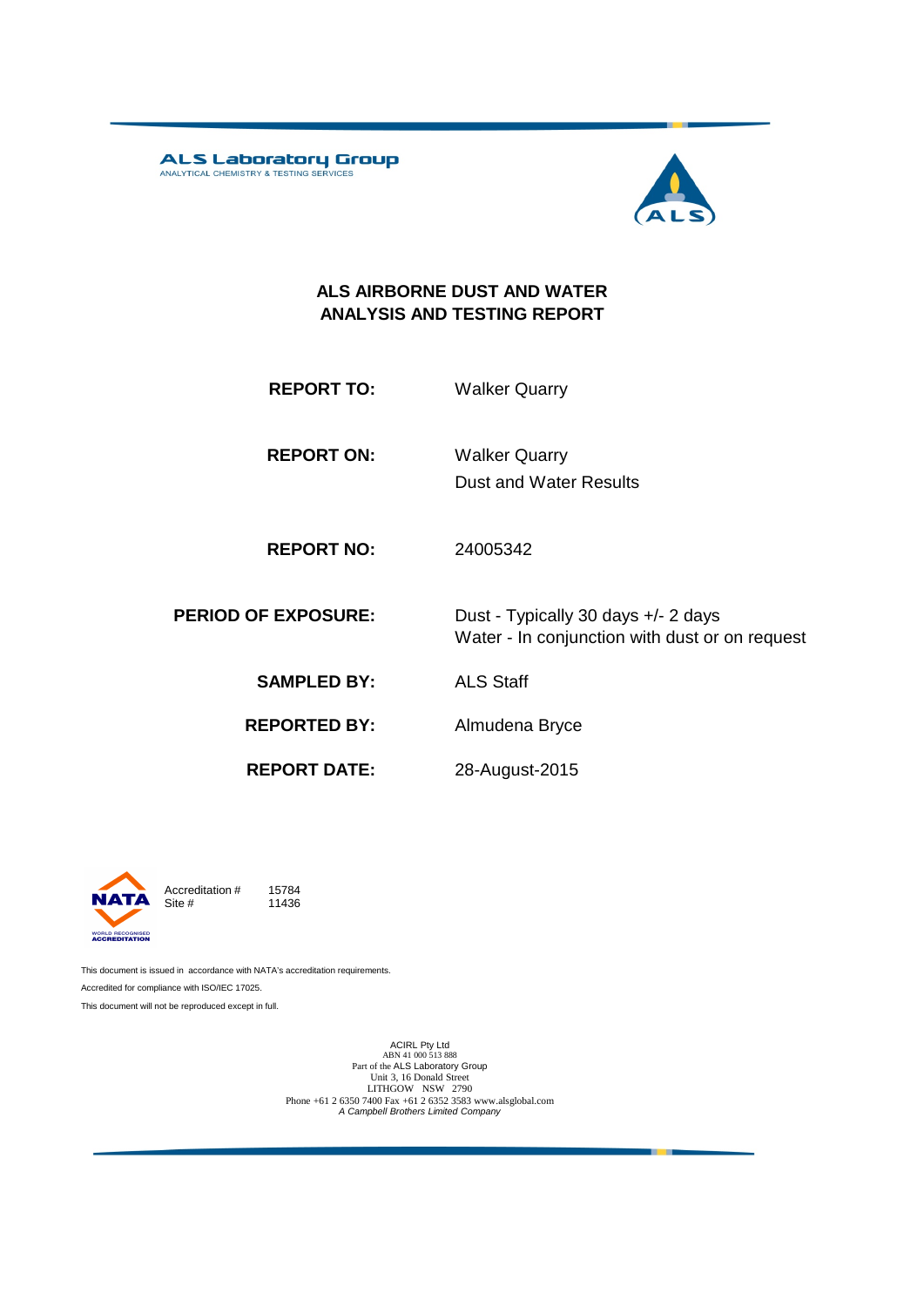# **ALS AIRBORNE DUST ANALYSIS AND TESTING REPORT**

## **WALKER QUARRY**

Month Aug-15<br>Date Replaced 23/07/2015 Date Replaced 23/07/2015<br>Date Collected 20/08/2015 Date Collected

## **DUST DEPOSITION RESULTS**

(g/m²/month)

| GAUGE NO. | INSOLUBLE SOLIDS | *COMBUSTIBLE MATTER | <u>**ASH</u> |
|-----------|------------------|---------------------|--------------|
| 62        | 3.8              | 3.0                 | 0.8          |
| 64        | 0.5              | 0.4                 | 0.1          |

No. of days exposed: 28

\* Result Calculated \*\* Incombustible Matter Analysed in accordance with AS3580.10.1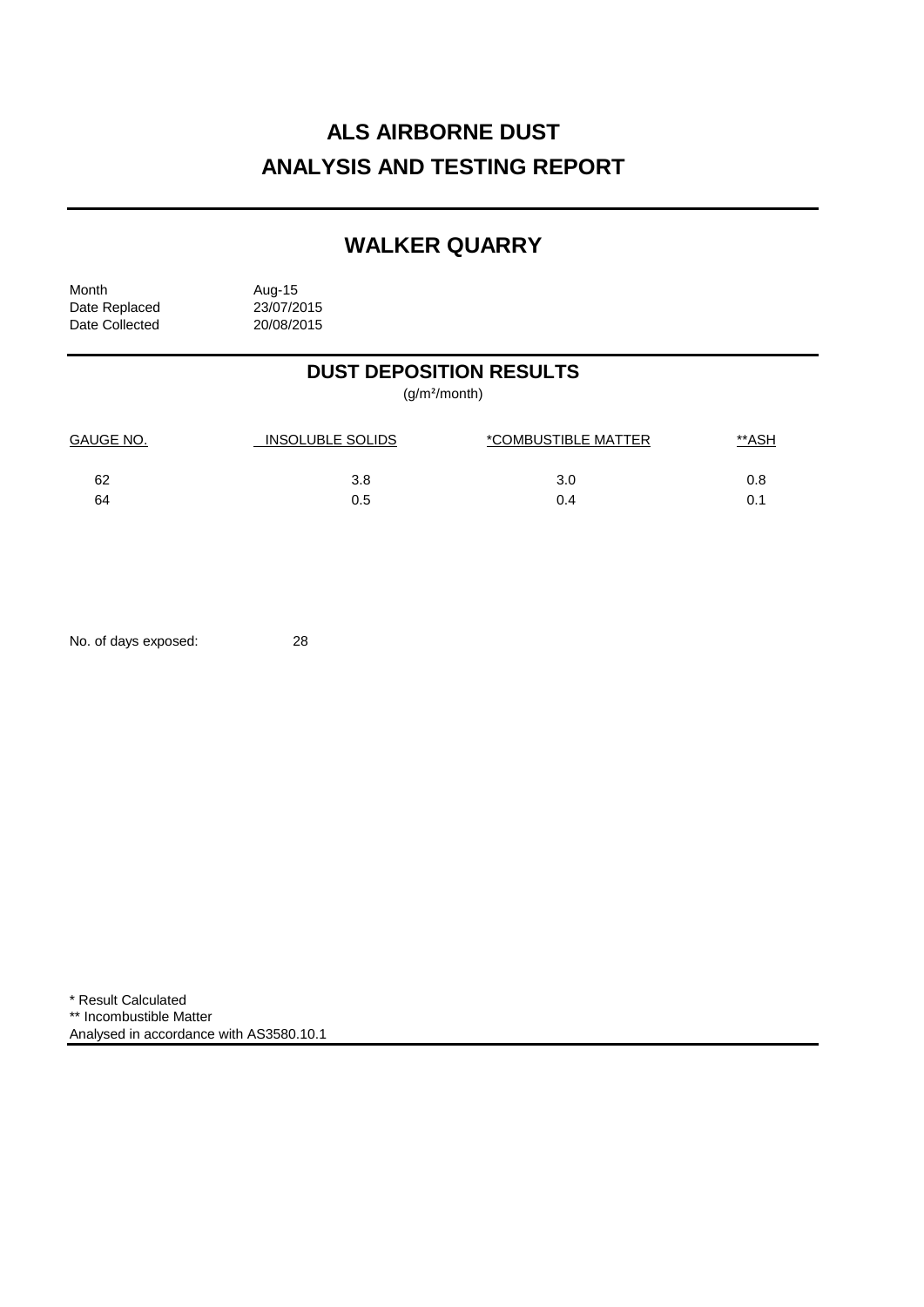# **ALS AIRBORNE DUST ANALYSIS AND TESTING REPORT**

## **WALKER QUARRY**

| Month          | Aug-15     |
|----------------|------------|
| Date Replaced  | 23/07/2015 |
| Date Collected | 20/08/2015 |

#### **DUST GAUGE OBSERVATION**

| <b>GAUGE</b> | <b>ANALYSIS OBSERVATIONS</b>                                                                            |  |  |
|--------------|---------------------------------------------------------------------------------------------------------|--|--|
| 62           | Water clear, bugs, organic matter, fine brown/black dust &<br>coarse brown/black dust                   |  |  |
| 64           | Water clear, bugs, organic matter, bird droppings, fine<br> brown/black dust & coarse brown /black dust |  |  |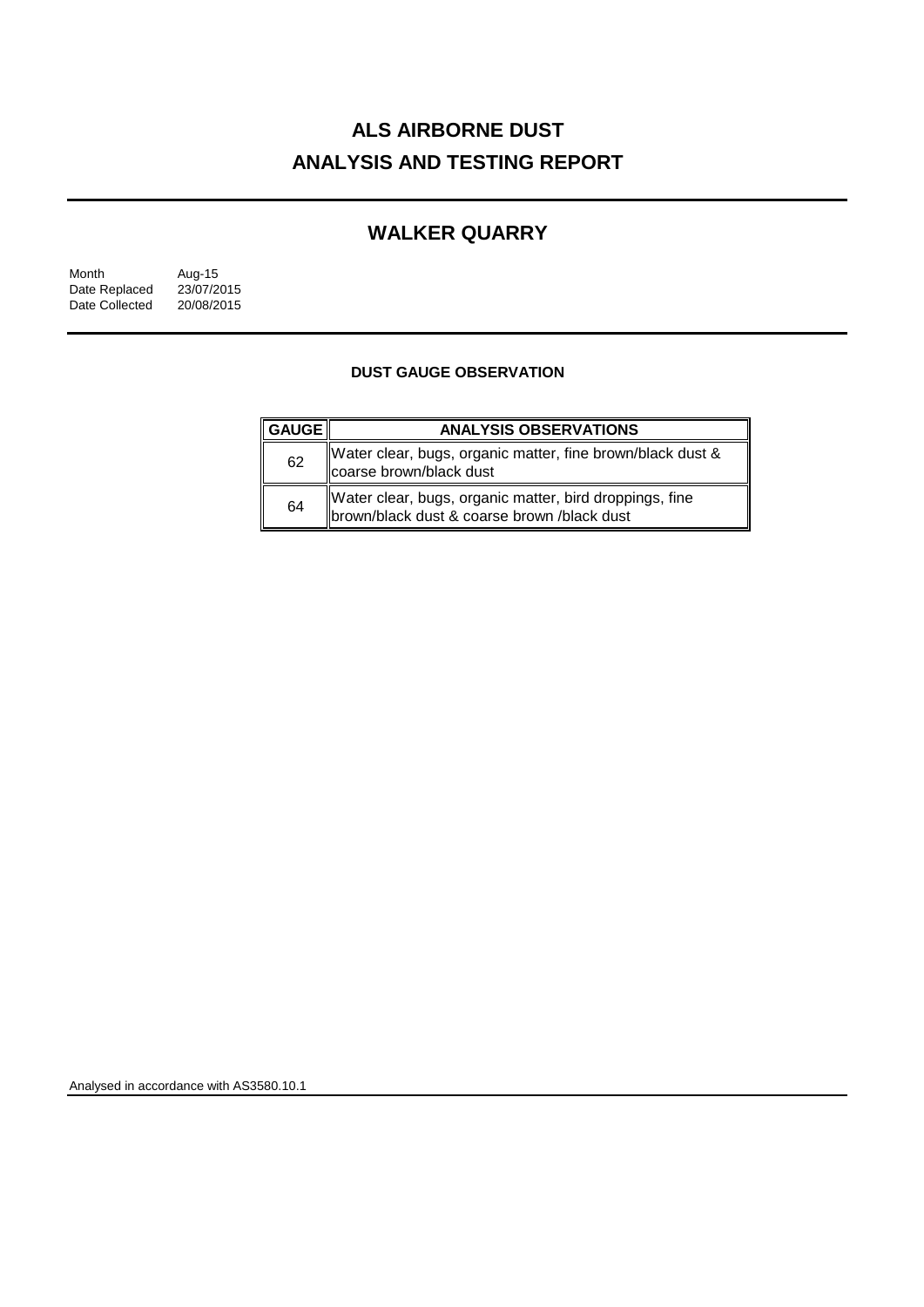# **ALS WATER ANALYSIS AND TESTING REPORT**

|                                                 | <b>Units</b> |                               |                  |  |
|-------------------------------------------------|--------------|-------------------------------|------------------|--|
| ALS Sydney Report No.                           |              | ES1528933                     |                  |  |
| Date of Sample                                  |              | 20/08/2015                    |                  |  |
| <b>Site Reference</b>                           |              | Dam 1                         | Dam <sub>2</sub> |  |
| Sampled by                                      |              | J. Takahira & J. Featherstone |                  |  |
| <b>General Comments/</b><br><b>Observations</b> |              | Cloudy, Moderate<br>Level     | Clear, Low Level |  |
| Time                                            | 24 Hr        | 9:10                          | 9:20             |  |
| Temperature                                     | °C           | 6.8                           | 8.3              |  |
| pH                                              | pH Units     | 7.11                          | 6.61             |  |
| <b>Electrical Conductivity</b>                  | $\mu$ S/cm   | 66                            | 98               |  |
| <b>Total Suspended Solids</b>                   | mg/L         | 70                            | $5$              |  |
| Sulphur Sulphate (SO4)                          | mg/L         | 3                             | 7                |  |
| Oil & Grease                                    | mg/L         | 10                            | $<$ 5            |  |

# **WALKER QUARRY**